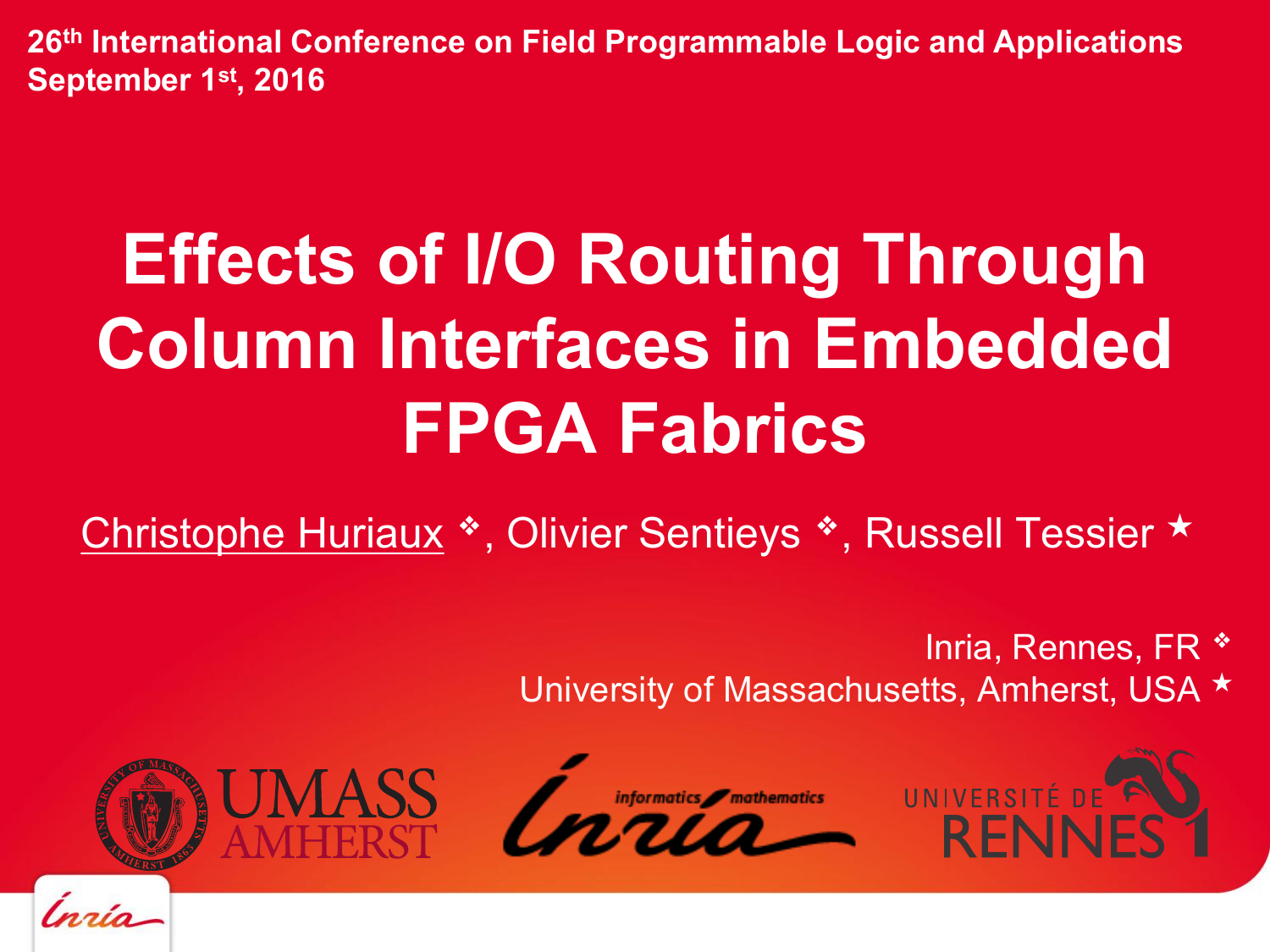# **Overview**

- **Introduction** 
	- Motivational example: the FlexTiles platform
- Approach
	- Interface models
	- Implementation methodology
- Experimental results
	- Placement and routing quality of results (QoR)
	- Performance evaluation
- **Conclusion**

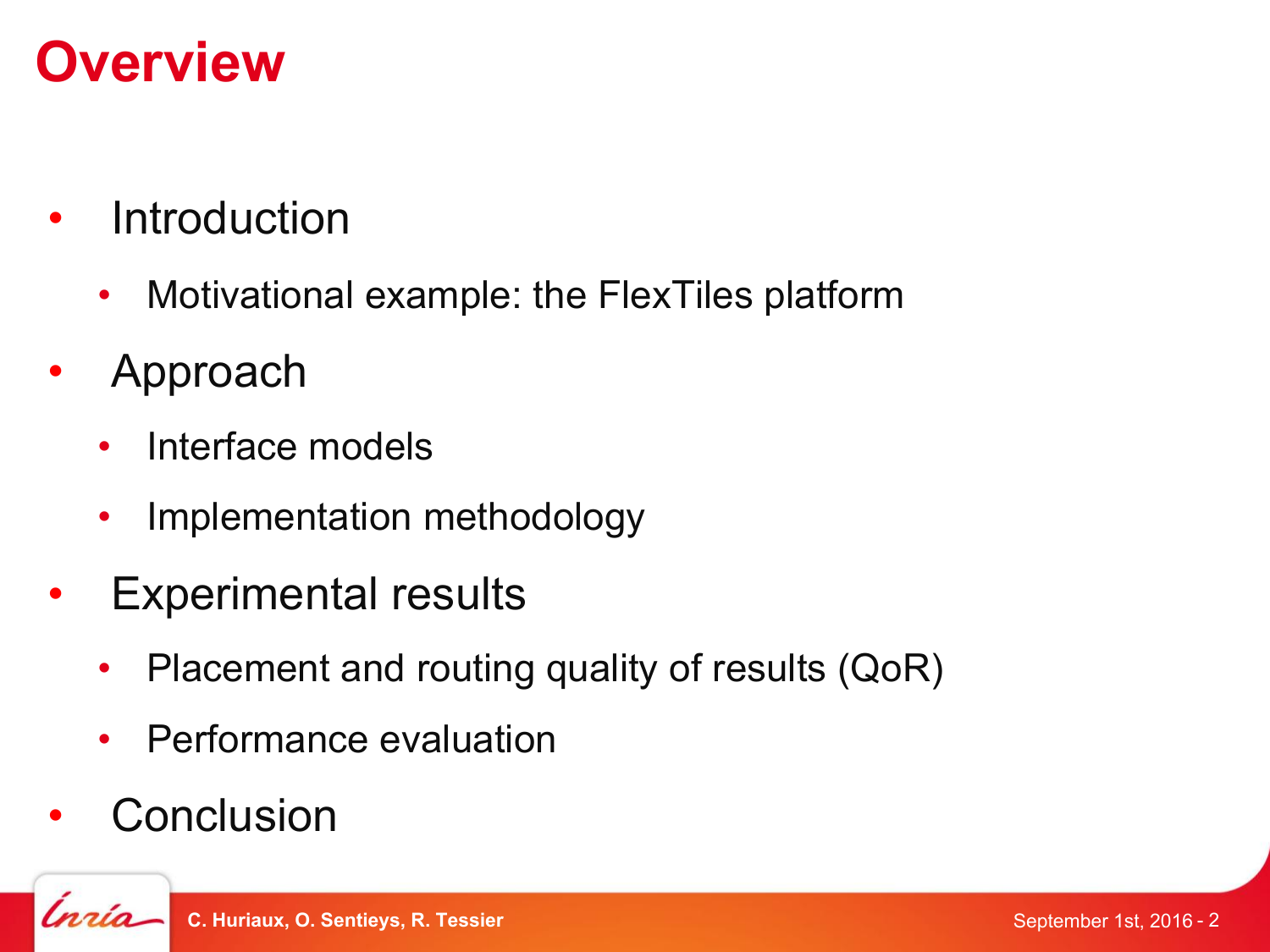# **Introduction**

- **•** Field-Programmable Gate Arrays (FPGAs) are ubiquitous in the reconfigurable hardware market
- Many applications have high bandwidth requirements depincations nave ingh bandwidth requirements
- Input and output (I/O) signals are usually handled through simple I/O blocks or transceiver interfaces **PRIGURATION IN CONFIGURATION OF SHOW SHOWER MONETAGE** 
	- I/Os arranged in an outer ring or in columns

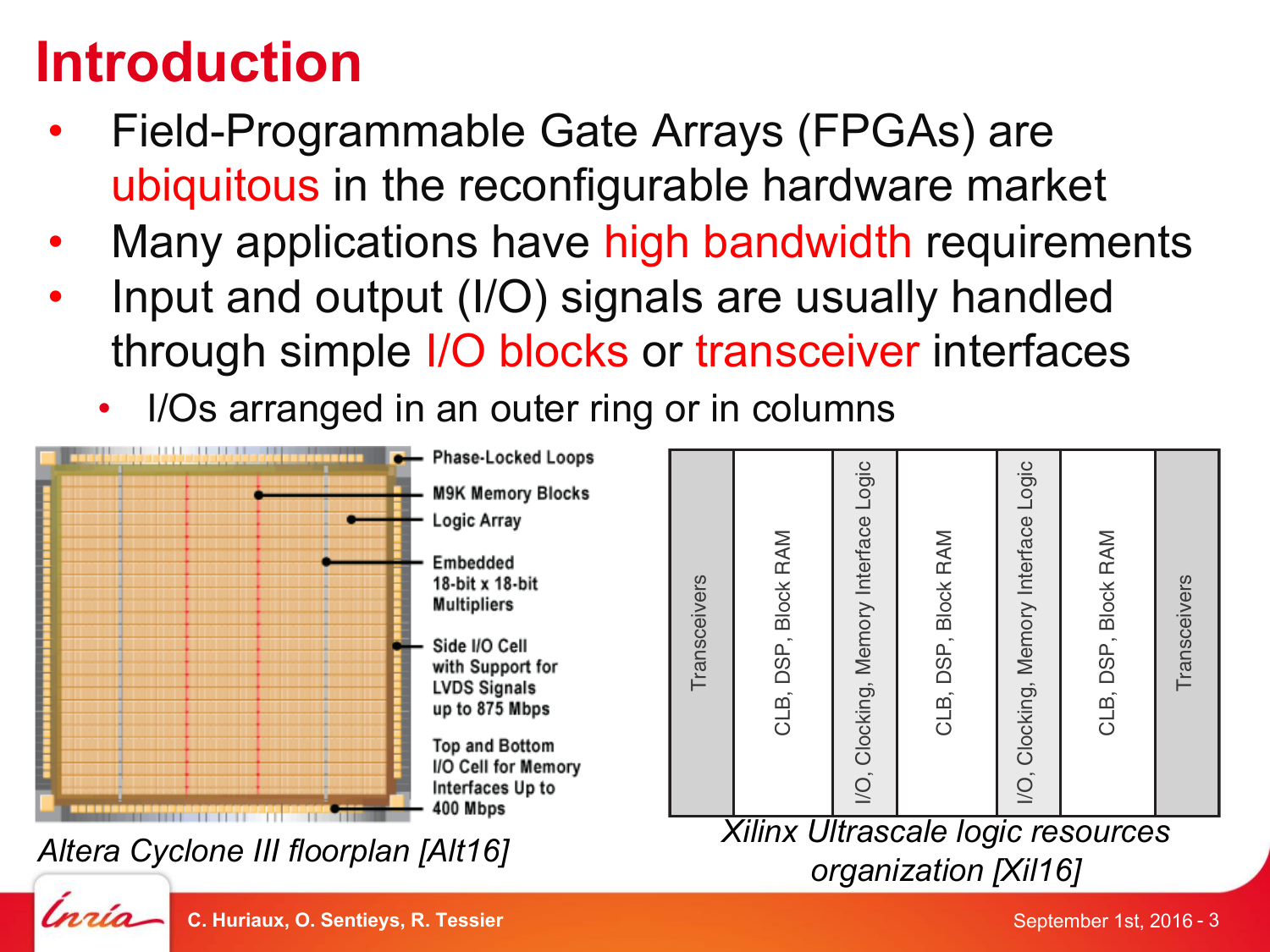# **2.5D and 3D technologies**

- 2.5D and 3D packaging technologies are increasingly used in large circuits
	- Higher yield (smaller ICs on an interposer)
	- Complex heterogeneous 3D-stacked systems with an FPGA layer, processor cores
- Communication between components in these FPGAbased systems often take place through dedicated bus or Network-on-Chip (NoC) interfaces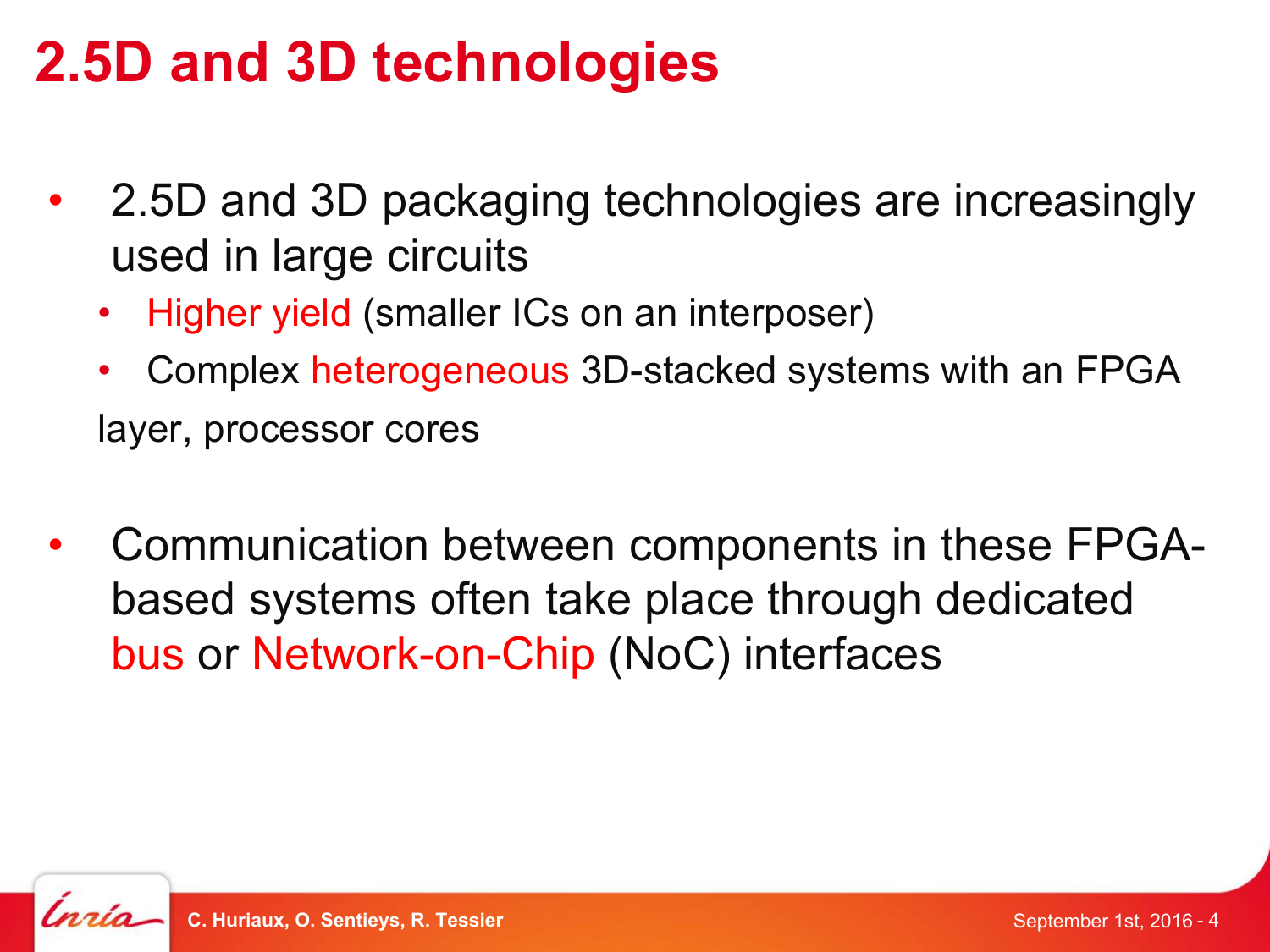# **Motivational example: FlexTiles platform**

- FlexTiles architecture : 3D-stacked heterogeneous manycore [Lem12]
	- Manycore layer with General Purpose and Digital Signal Processors (GPP, DSP)
	- Hardware accelerators mapped on a reconfigurable FPGA layer
	- Network-on-Chip to interconnect the computing resources



**CREEKER**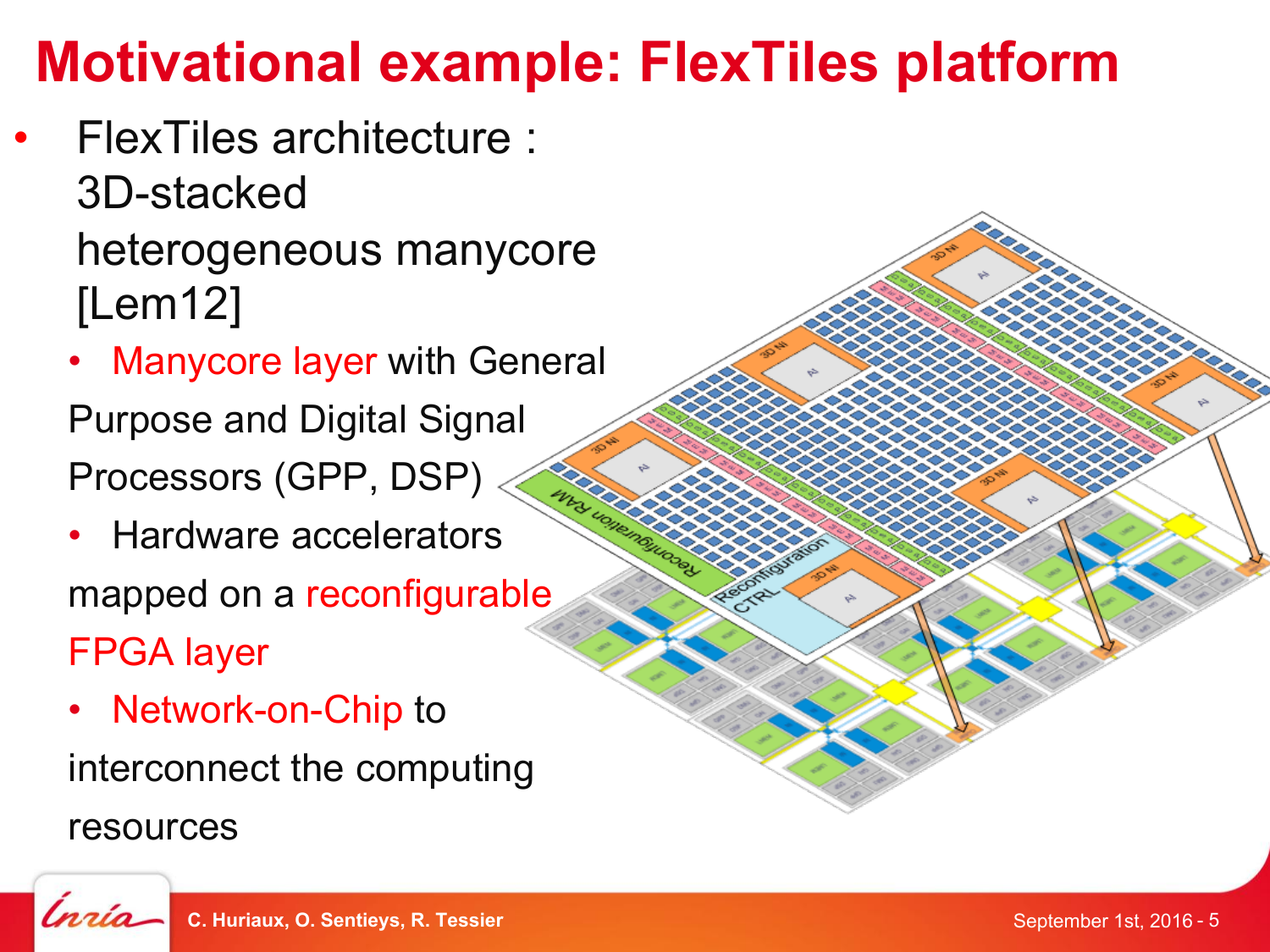# **Target applications**

- Platform aimed at streaming applications
	- Kernels are partitioned to fit FPGA hardware modules and software GPP / DSP tasks

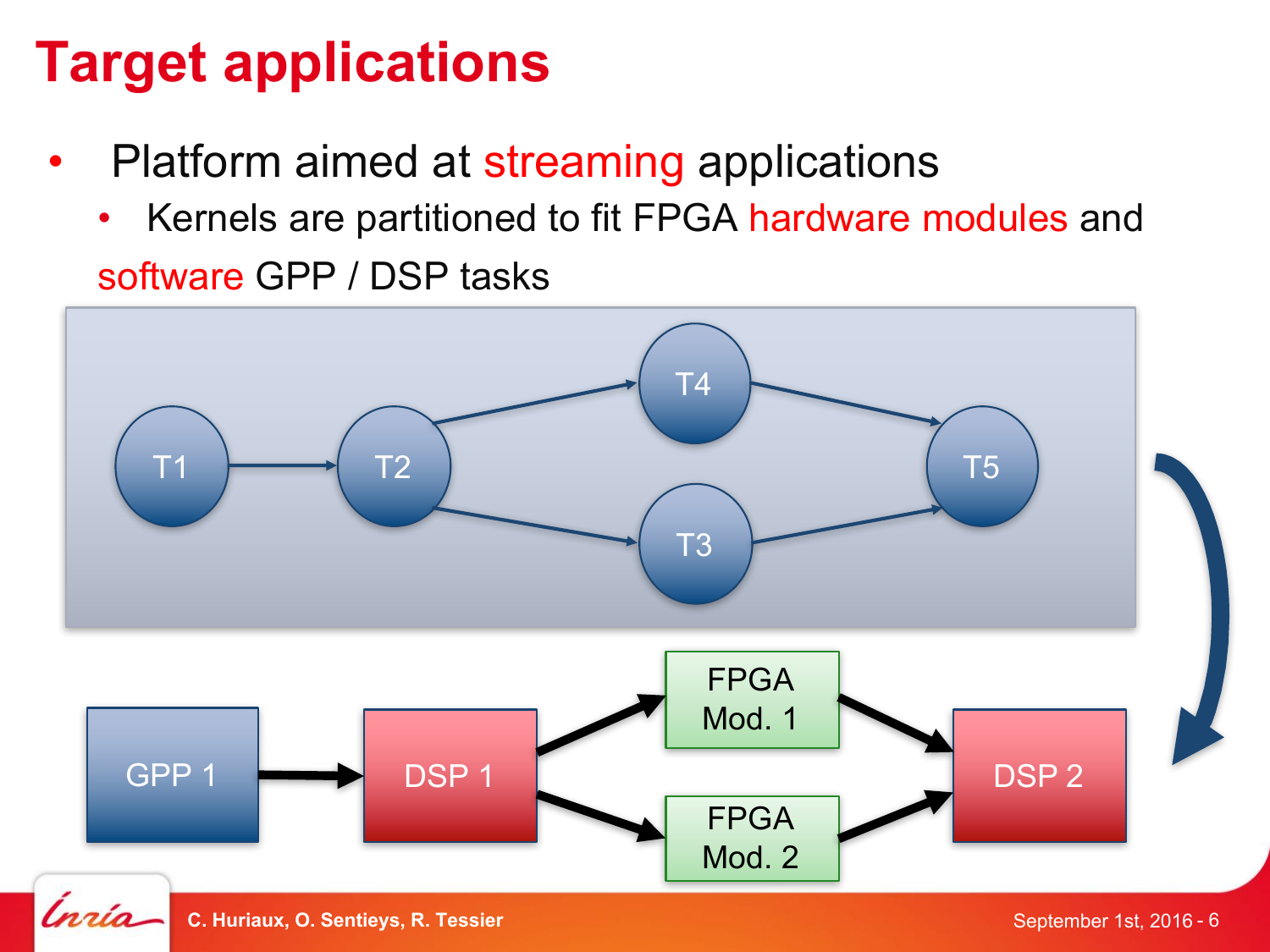#### **Impact of dedicated interfaces**

- *Hardware tasks* are logic modules placed on FPGA logic fabric
- Communications between e.g. processors and hard tasks take place through dedicated, coarse-grained interfaces
- *What is the impact of such interfaces on the placement and routing QoR of FPGA modules ?*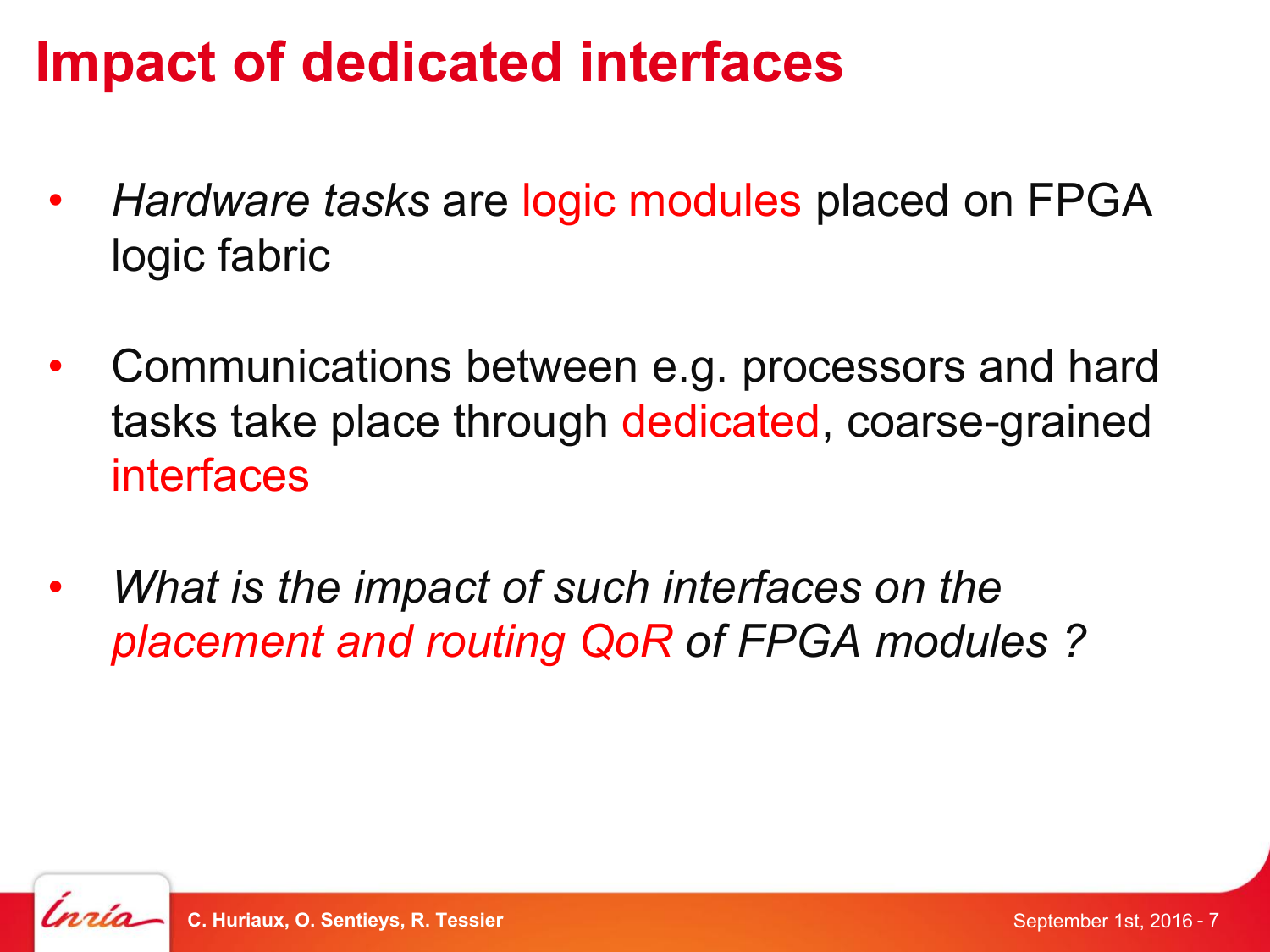# **Model of the interfaces**

- Generic interface model
	- Read and write FIFOs
	- Separate clock domains
- Variable data size
	- *W* input/output data bits
- Two FIFOs for bidirectional communications

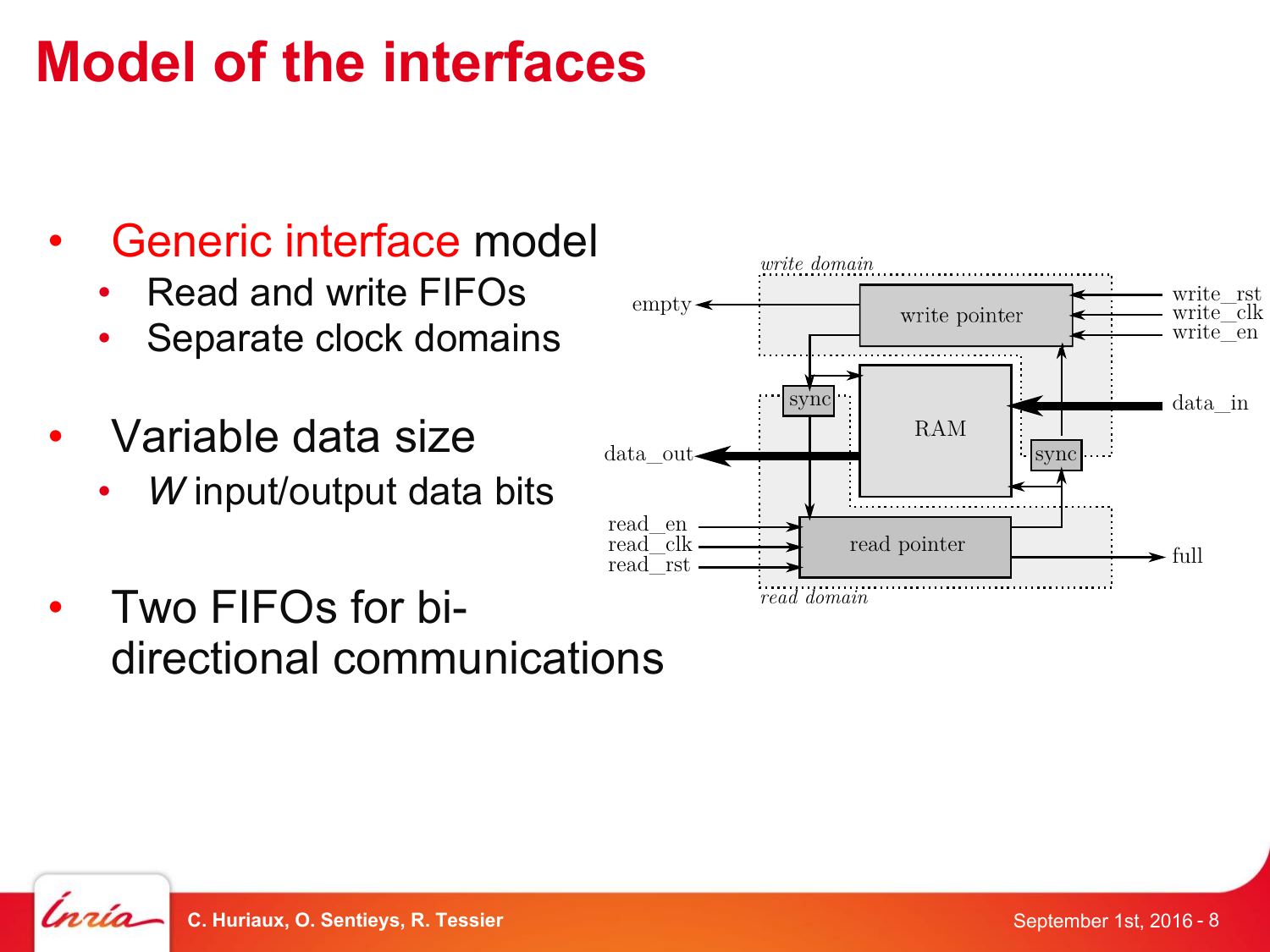# **Full and I/O-only models**

- **Two interface implementations** 
	- *Full* interface: only control and data signals exposed to the fabric
	- *I/O-only* interface: FIFO and control logic implemented with

FPGA logic







TSV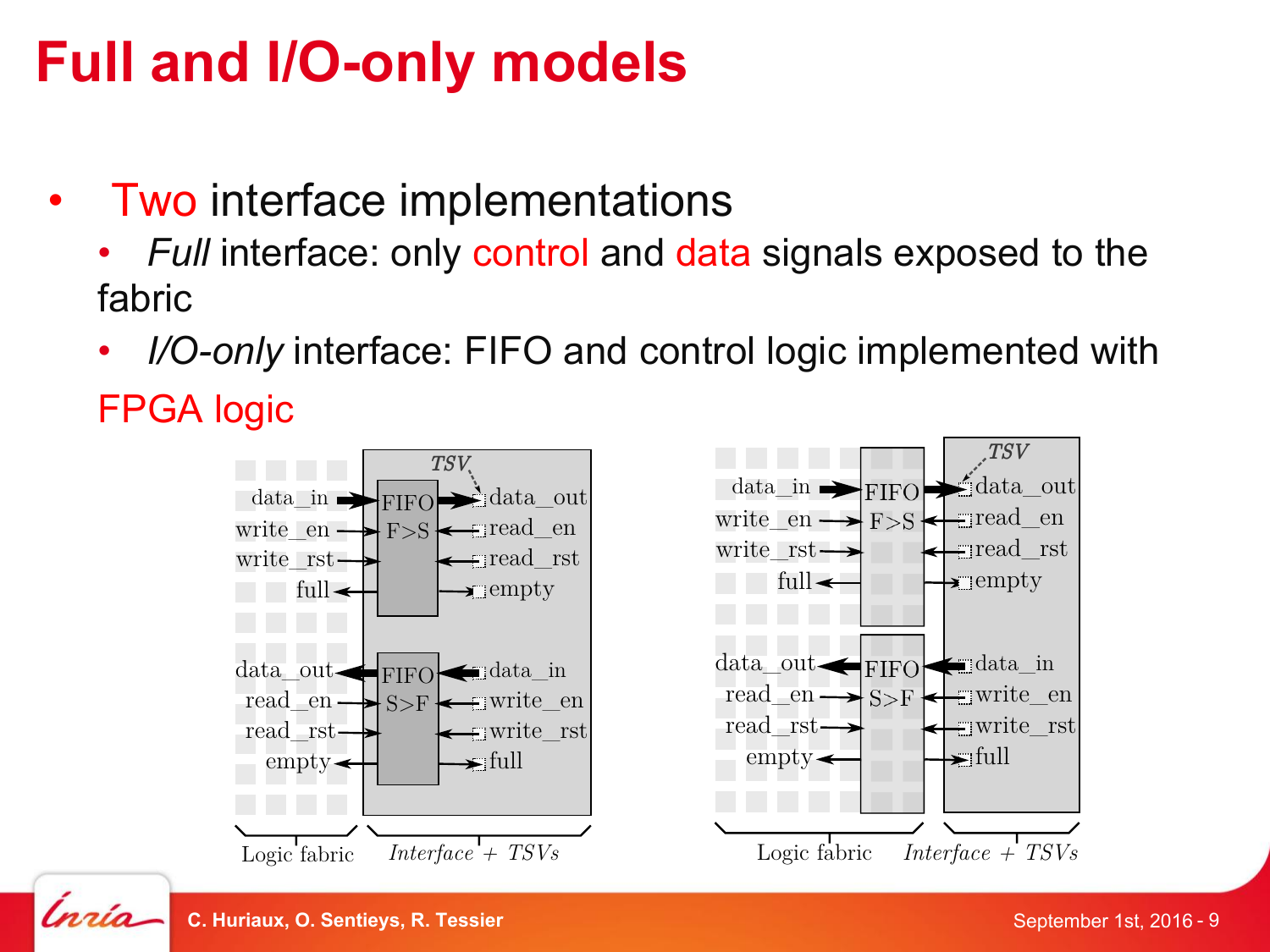# **Interface modeling in Quartus**

- Architectural exploration using Verilog-To-Routing (VTR) [Luu14]
- Quartus yields more accurate performance results
	- Not feasible to define custom hardware blocks
	- Interfaces were modeled with dummy logic
	- Dummy logic resource count depends on the interface size

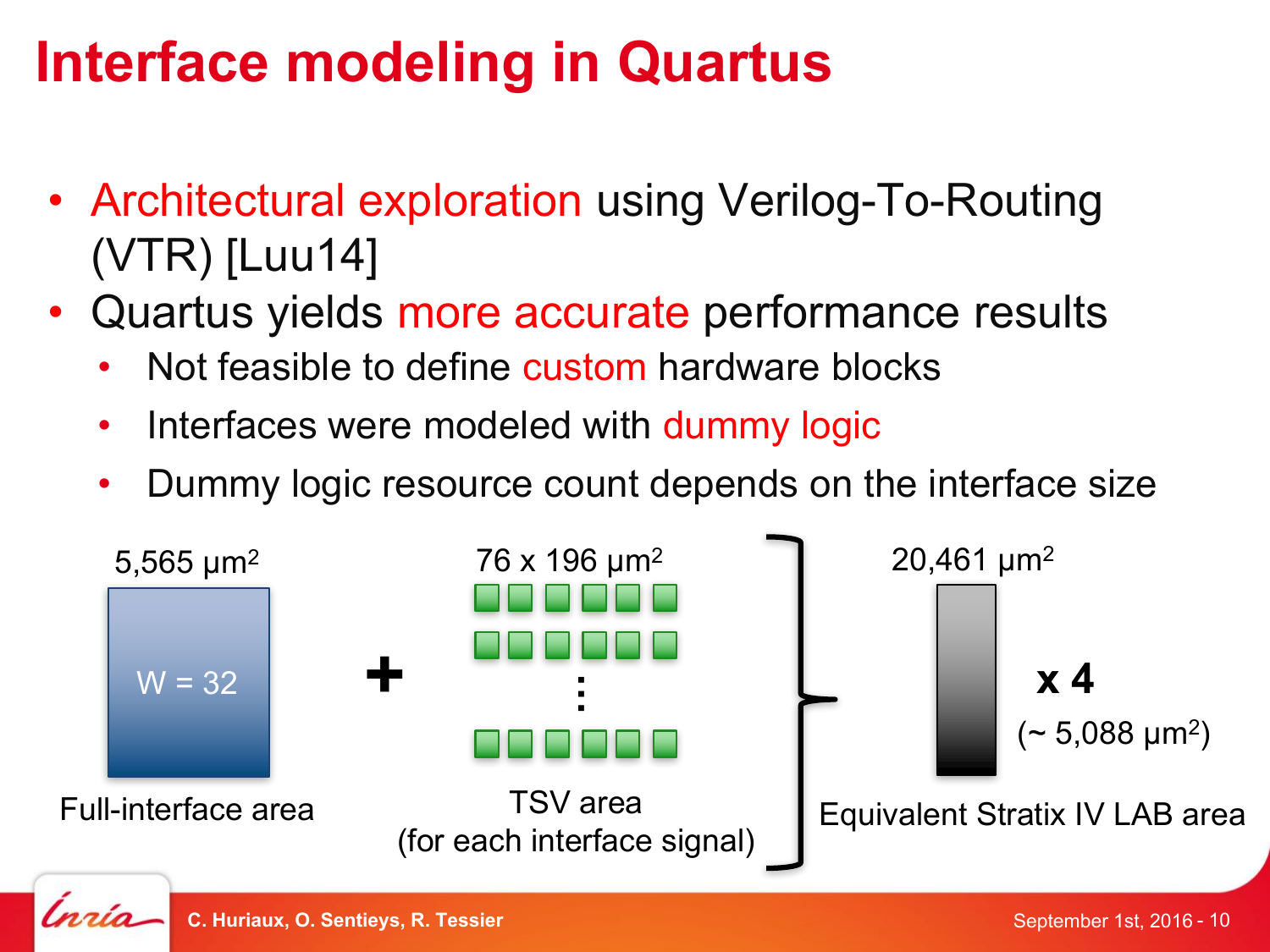# **Interface modeling in Quartus (2)**



- Dummy LABs arranged contiguously in columns
- Interface columns reserved every *R* columns in Stratix IV





**C. Huriaux, O. Sentieys, R. Tessier** September 1st, 2016 - 11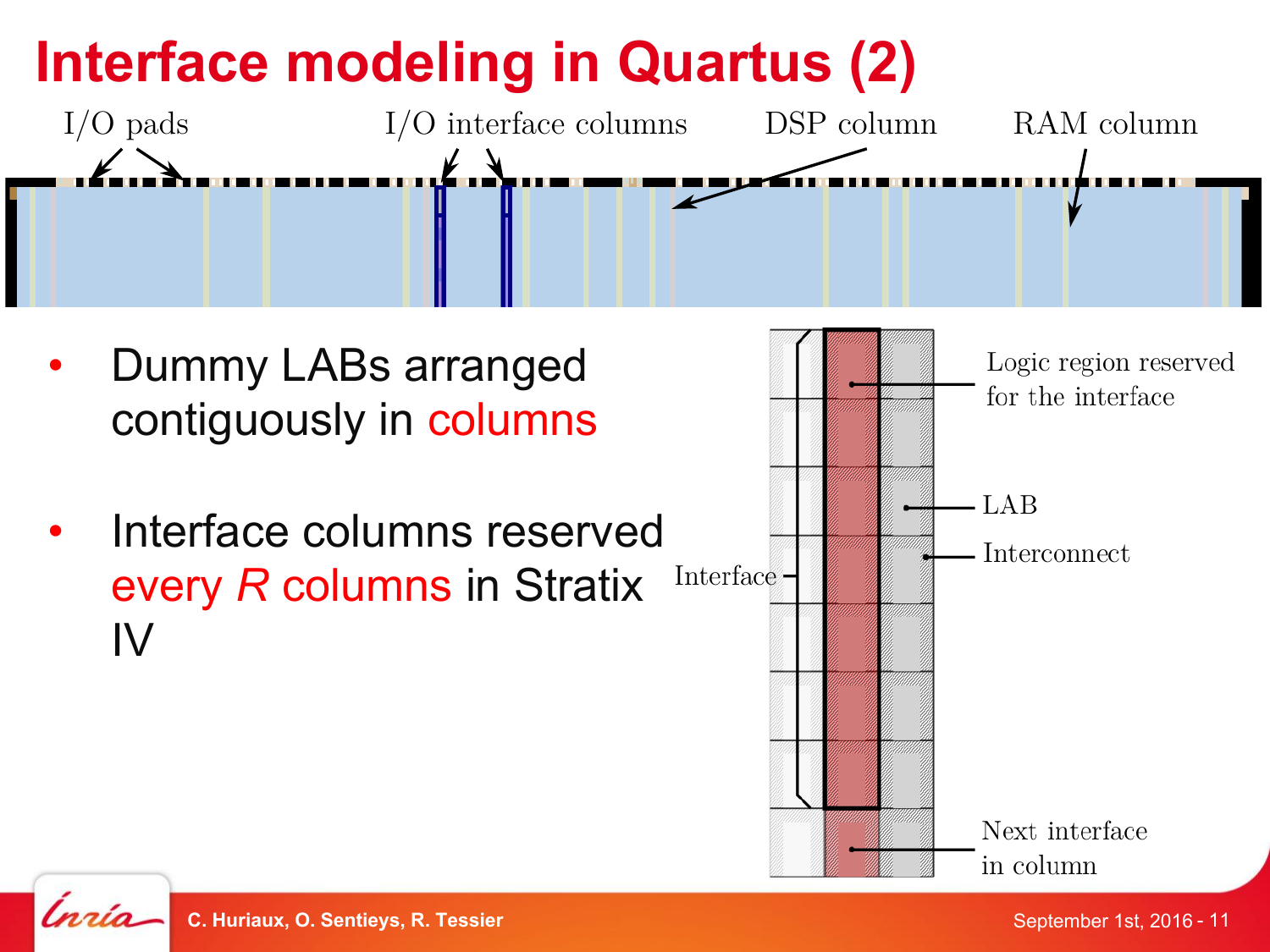# **Experimental methodology**

- Impact of migrating FPGA I/Os to interface blocks
	- Routability (minimum channel width)
	- Design delay



- Placement and routing QoR using VTR
- Performance results using Quartus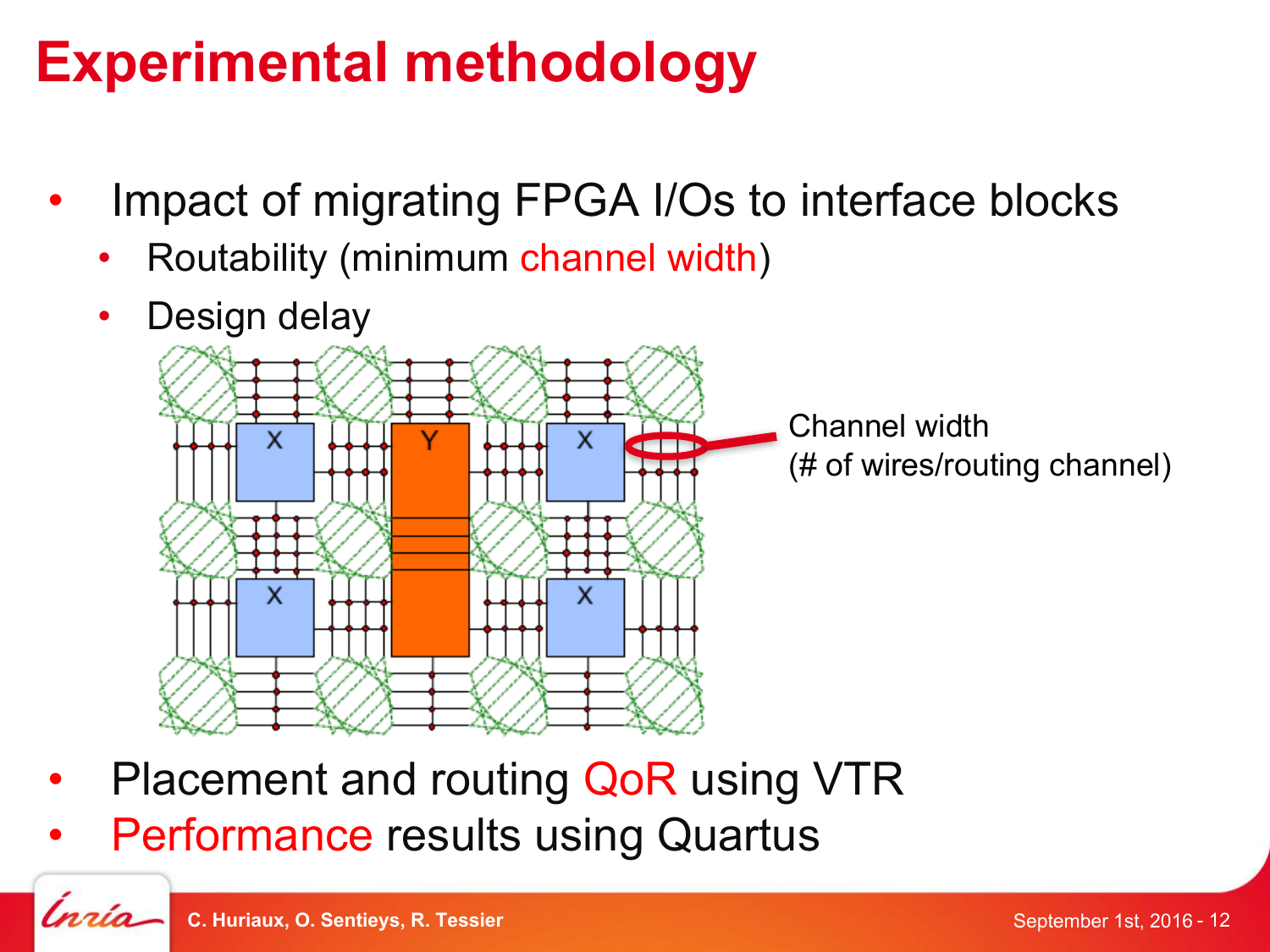### **Interface-based architecture exploration**

- Evolution of an Altera Stratix IV architectural model
	- Clusters of 10 fracturable 6-LUTs
	- 32 Kb single or dual port memories
	- Fracturable 36x36 multipliers
- Custom interface hard block added to the architecture
	- Number of interface columns parameterized by a repeat parameter *R*
	- Variable interface data width *W*
- Exploration of varying *R*, *W* against a standard, outer I/O-ring Stratix IV architecture

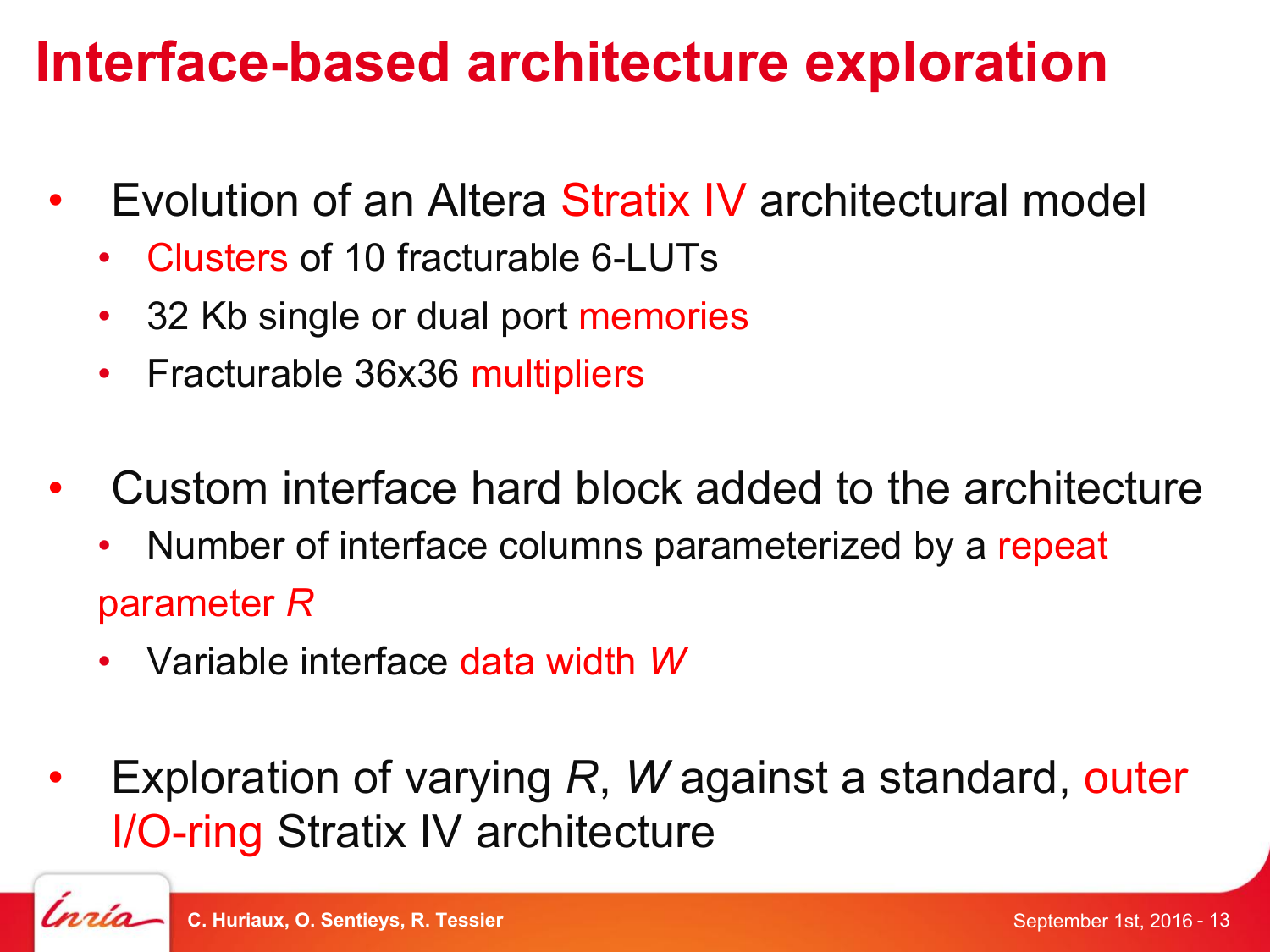#### **Benchmark set**

- 19 benchmarks from the VTR benchmark set
	- I/O count ranging from 40 to 779
	- Design size up to ~100k 6-LUTs
	- Heterogeneous logic resources including memories, multipliers
- Versatile Place-and-Route (VPR) used to place and route the designs on the smallest possible logic fabric
	- Min. channel width on a standard architecture ranges from 34 wires to 170 wires
	- Critical path delay ranges from 2.77 ns to 115.5 ns

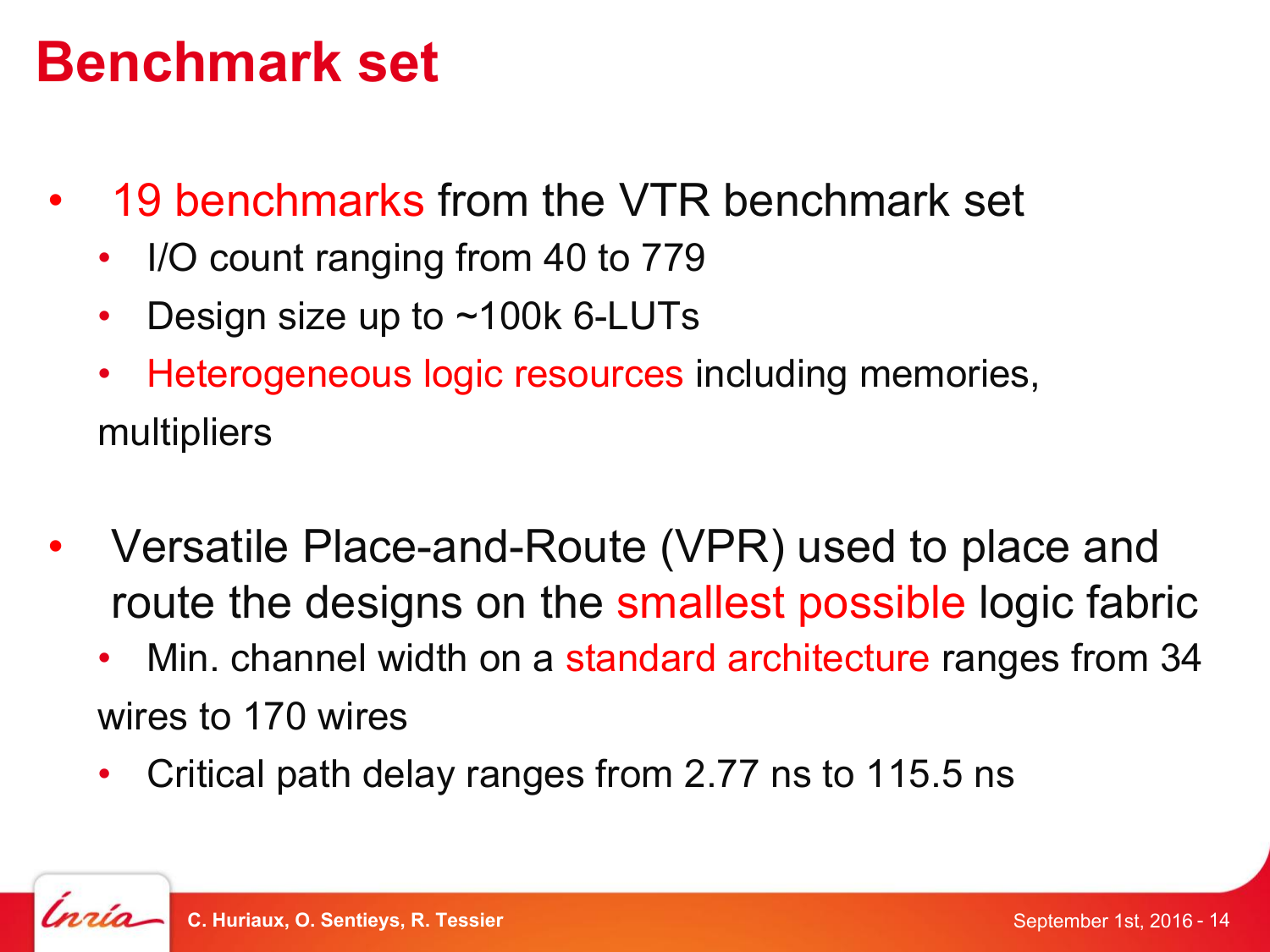# **QoR : full interface**

| $\mathbf R$<br>W | 15             | <b>20</b> | 25          | 30    |
|------------------|----------------|-----------|-------------|-------|
|                  | 32 0.923 0.911 |           | 0.908 0.911 |       |
| <b>64</b>        | $\vert$ 0.954  | 0.939     | 0.940       | 0.940 |
| 128 <b>L</b>     | 1.065          | 1.100     | 1.104       | 1.093 |

*Average normalized channel width (w.r.t. standard architecture)*

| -R<br>W         | 15 | <b>20</b>                     | 25    | 30    |
|-----------------|----|-------------------------------|-------|-------|
| 32 <sub>2</sub> |    | 1.002 1.008                   | 1.003 | 1.000 |
| <b>64</b>       |    | 1.002   0.991   0.987   0.997 |       |       |
|                 |    | 128 0.999 0.992 0.982 0.995   |       |       |

*Average normalized crit. path delay (w.r.t. standard architecture)*

- Max  $\sim$ 10% variation of channel width,  $\sim$ 2% of delay
- Larger channel widths with wide interfaces
	- Congestion problems to route signals to/from the interfaces
	- Smaller interfaces min. channel width brought down by small benchmarks with high number of I/Os

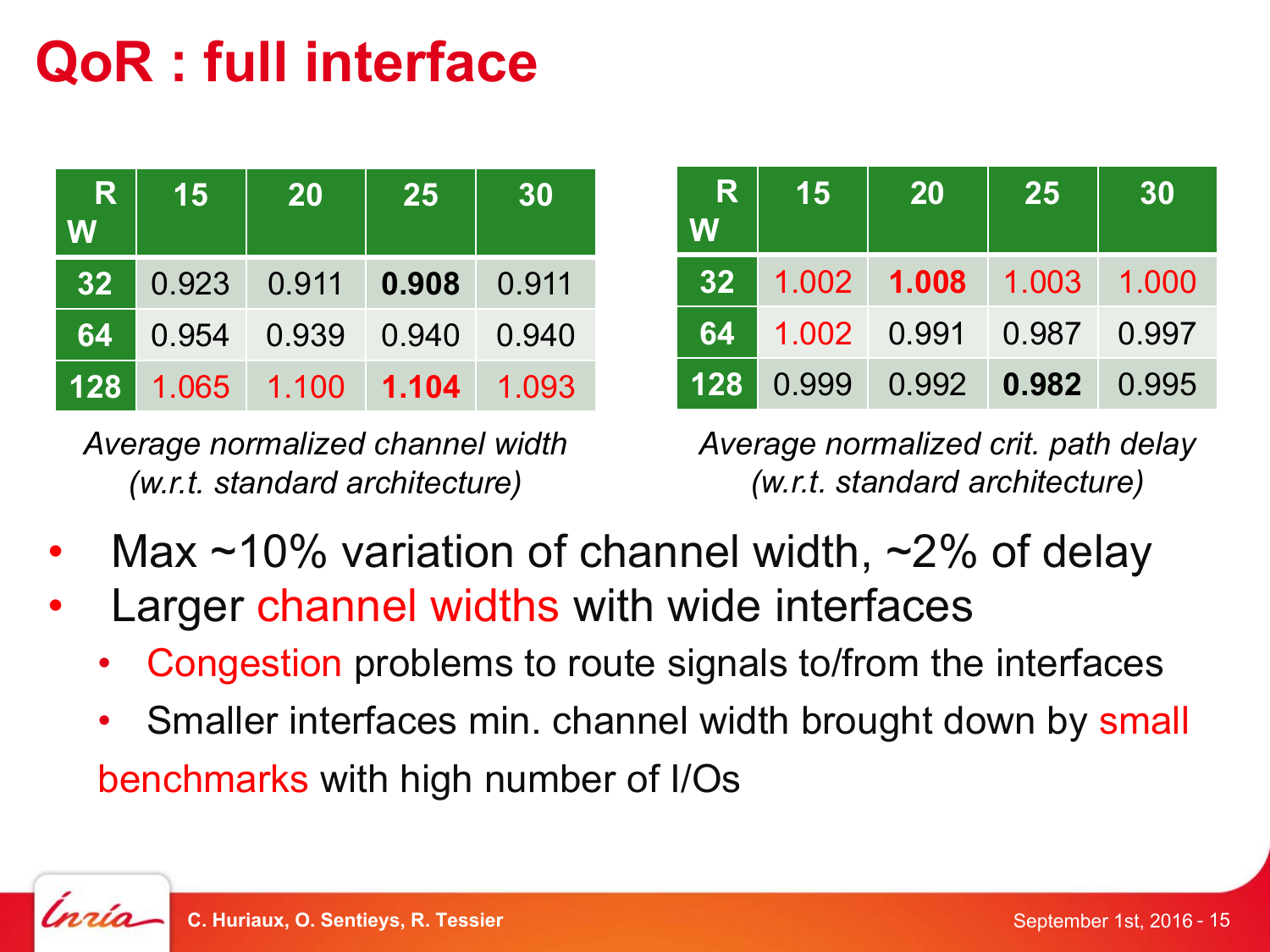# **QoR : I/O-only interface**

| -R<br>W         | 15    | <b>20</b> | 25          | 30       |
|-----------------|-------|-----------|-------------|----------|
| 32 <sub>2</sub> | 0.979 |           | 1.003 0.986 | 0.983    |
| 64              | 1.019 | 1.005     | 1.025       | $-1.021$ |
| 128             | 1.004 | 0.998     | 1.025       | 1.034    |

*Average normalized channel width (w.r.t. standard architecture)*

| -R<br>W         | 15            | <b>20</b>             | 25                | 30    |
|-----------------|---------------|-----------------------|-------------------|-------|
| 32 <sub>2</sub> | $\vert$ 1.019 |                       | 1.011 0.995 0.994 |       |
| <b>64</b>       | $ $ 1.010 $ $ | $1.013$ 0.998         |                   | 1.012 |
|                 |               | 128 1.014 1.024 1.010 |                   | 1.010 |

*Average normalized crit. path delay (w.r.t. standard architecture)*

- Max  $\sim$ 3% variation of channel width,  $\sim$ 2% of delay
- More routing stress in comparison to full interfaces
	- Additional logic/memory resources induce overall higher wirelength for the router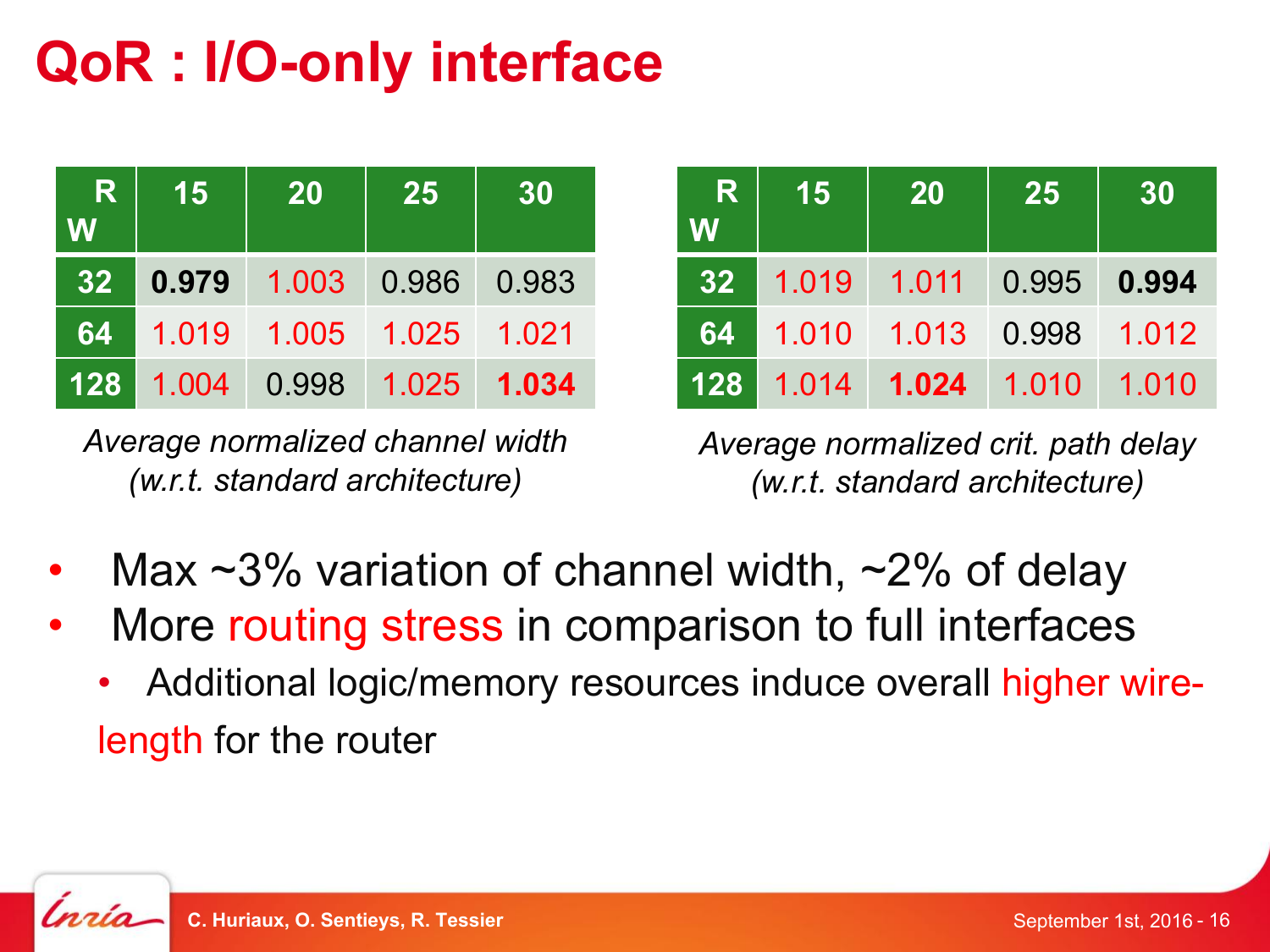# **Additional resources with I/O-only interfaces**

| W   | <b>Memories</b> | LABs  |
|-----|-----------------|-------|
| 32  | 11.87           | 33.33 |
| 64  | 12.80           | 25.67 |
| 128 | 15.47           | 26.07 |

*Average amount of additional resources required for the IO-only architecture*

- Higher *W* leads to fewer interfaces
	- Fewer control logic required
	- More memory blocks required to cope with larger data width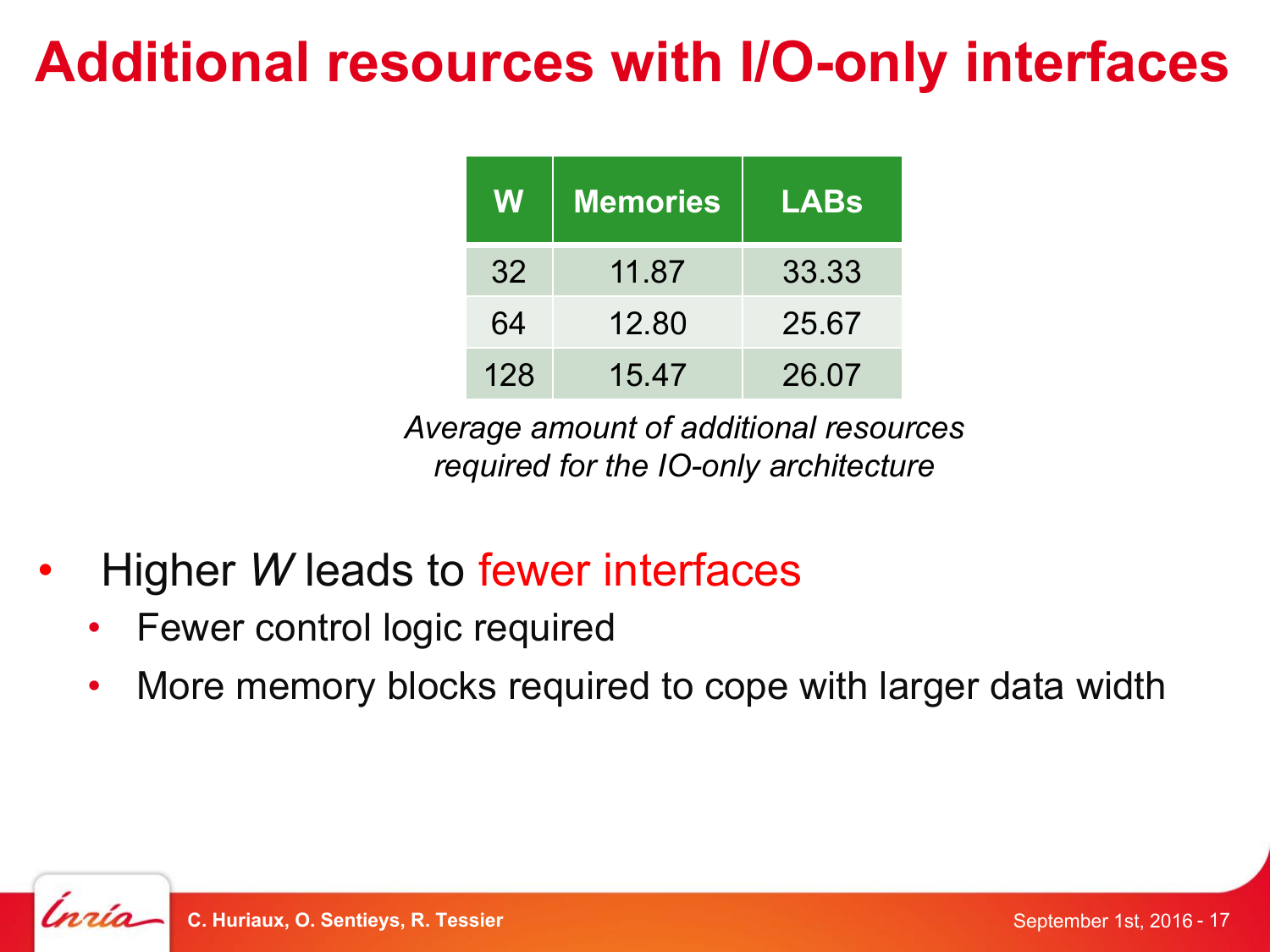# **Performance evaluation with Quartus**

| <b>Circuit</b> | Std. arch.<br>$F_{\text{max}}$ (MHz) | <b>Full interface arch.</b><br>$\mathsf{F}_{\mathsf{max}}$ (MHz) |
|----------------|--------------------------------------|------------------------------------------------------------------|
| bgm            | 81.17                                | 76.48                                                            |
| blob merge     | 103.75                               | 108.71                                                           |
| mcml           | 35.73                                | 35.78                                                            |
| stereovision1  | 136.93                               | 130.36                                                           |
| stereovision2  | 113.95                               | 125.08                                                           |

*Performance comparison of the full-interface architecture w.r.t. the standard architecture*

- 5 largest circuits used in Quartus with *W* = 64, *R* = 25
- Max.  $\pm$ 10% variation on F<sub>max</sub>
- Additional LABs required to handle the data to/from the FIFOs

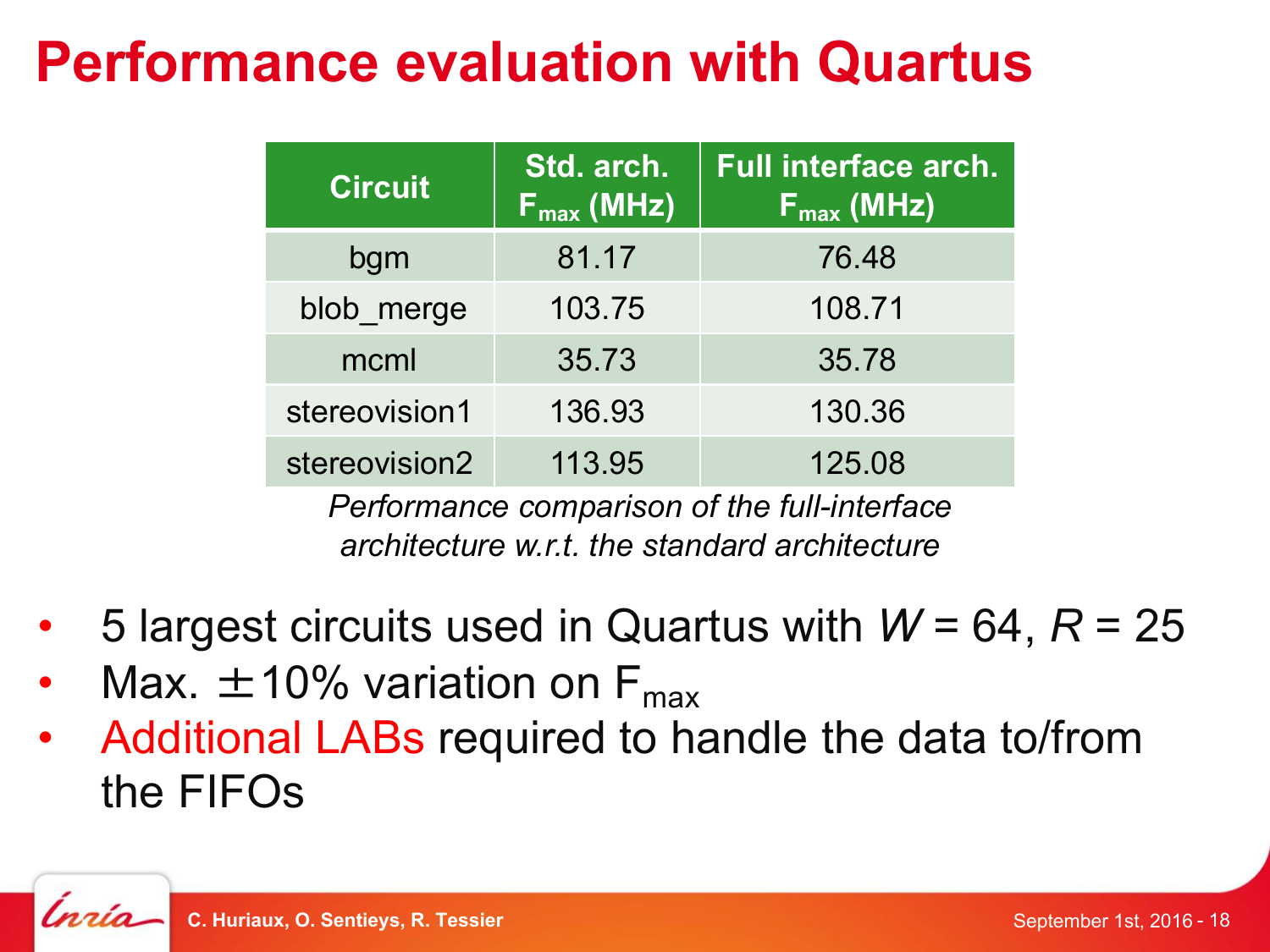#### **Conclusion**

- Traditional outer I/O ring has limited value for fabric embedded in 2.5D and 3D architectures
	- Common FPGA architectures already move towards column I/Os
- Two generic interface models studied
	- Both are implementable with little impact on the placement and routing QoR
	- Up to 10% min. channel width and 3% delay variations on average in comparison to a standard architecture
- More experiments to be performed
	- Comparison with commercial FPGA I/O count
	- **TSV** design constraints

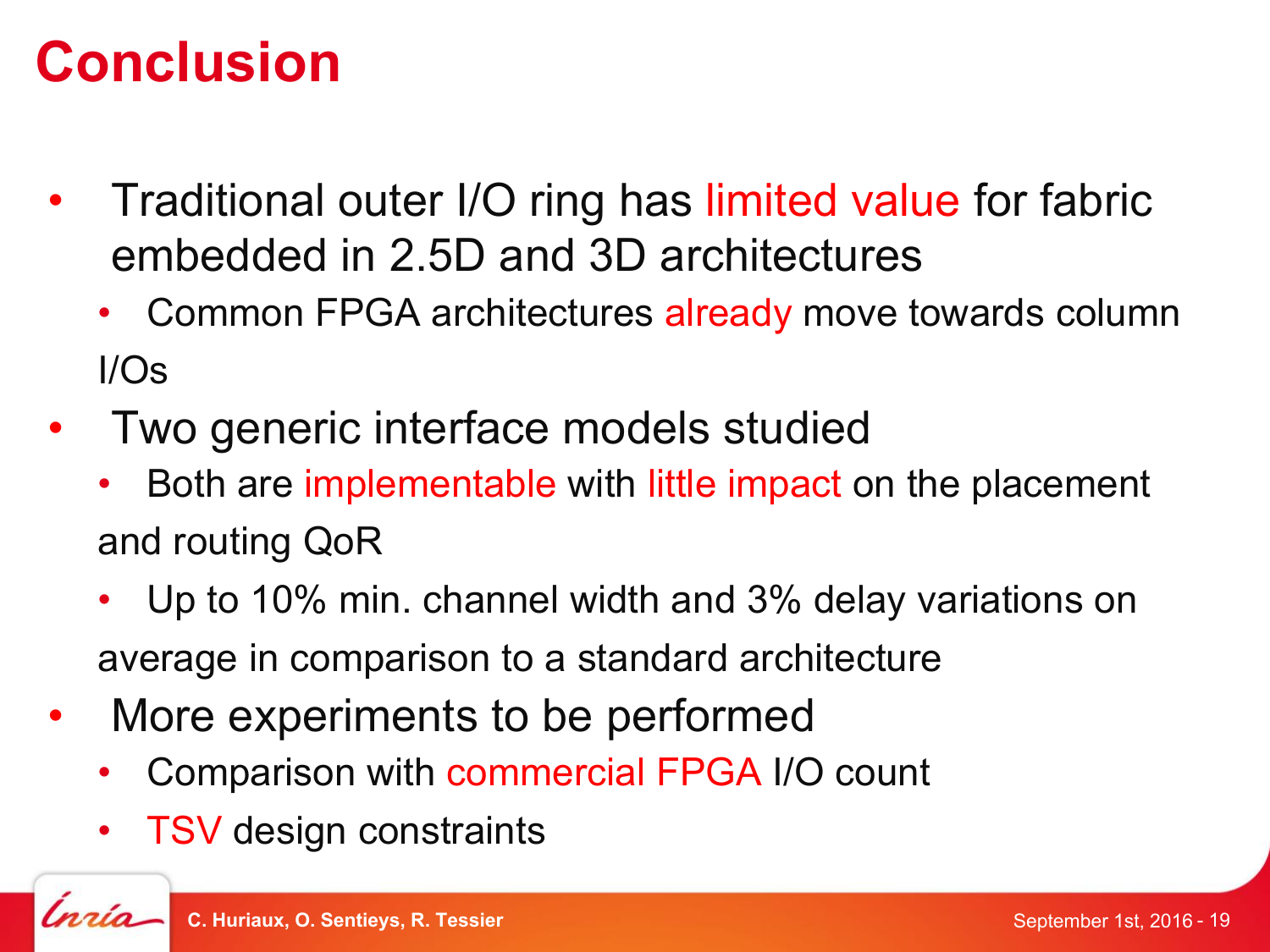# **Thank you for your attention**

ĺnrío

**C. Huriaux, O. Sentieys, R. Tessier** September 1st, 2016 - 20